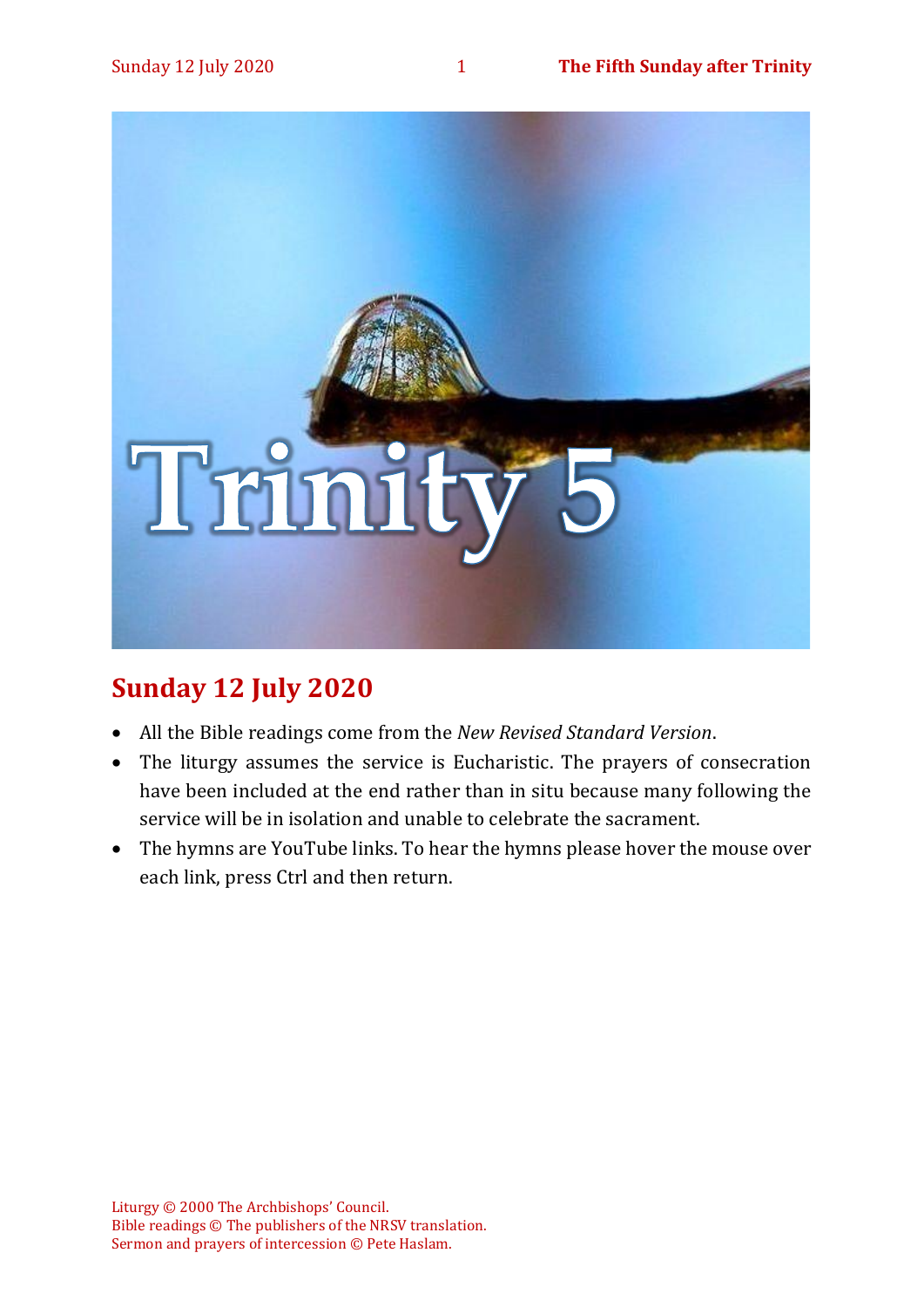# **Introduction and welcome**

HYMN 1 **[I will sing the wonderous story](https://www.youtube.com/watch?v=Y3jxMdbo3FQ)** (click on this link to hear the hymn)

# **The Welcome**

In the name of the Father, and of the Son, and of the Holy Spirit

All **Amen.**

The Lord be with you

All **And also with you.**

# **The Preparation**

All **Almighty God,**

**to whom all hearts are open, all desires known, and from whom no secrets are hidden: cleanse the thoughts of our hearts by the inspiration of your Holy Spirit, that we may perfectly love you, and worthily magnify your holy name; through Christ our Lord. Amen.**

Our Lord Jesus Christ said:

The first commandment is this: 'Hear, O Israel, the Lord our God is the only Lord. You shall love the Lord your God with all your heart, with all your soul, with all your mind, and with all your strength.'

And the second is this: 'Love your neighbour as yourself.'

There is no other commandment greater than these.

On these two commandments hang all the law and the prophets.

#### All **Amen. Lord, have mercy.**

God so loved the world that he gave his only Son Jesus Christ to save us from our sins, to be our advocate in heaven, and to bring us to eternal life. Therefore, let us confess our sins in penitence and faith, firmly resolved to keep God's commandments and to live in love and peace with all.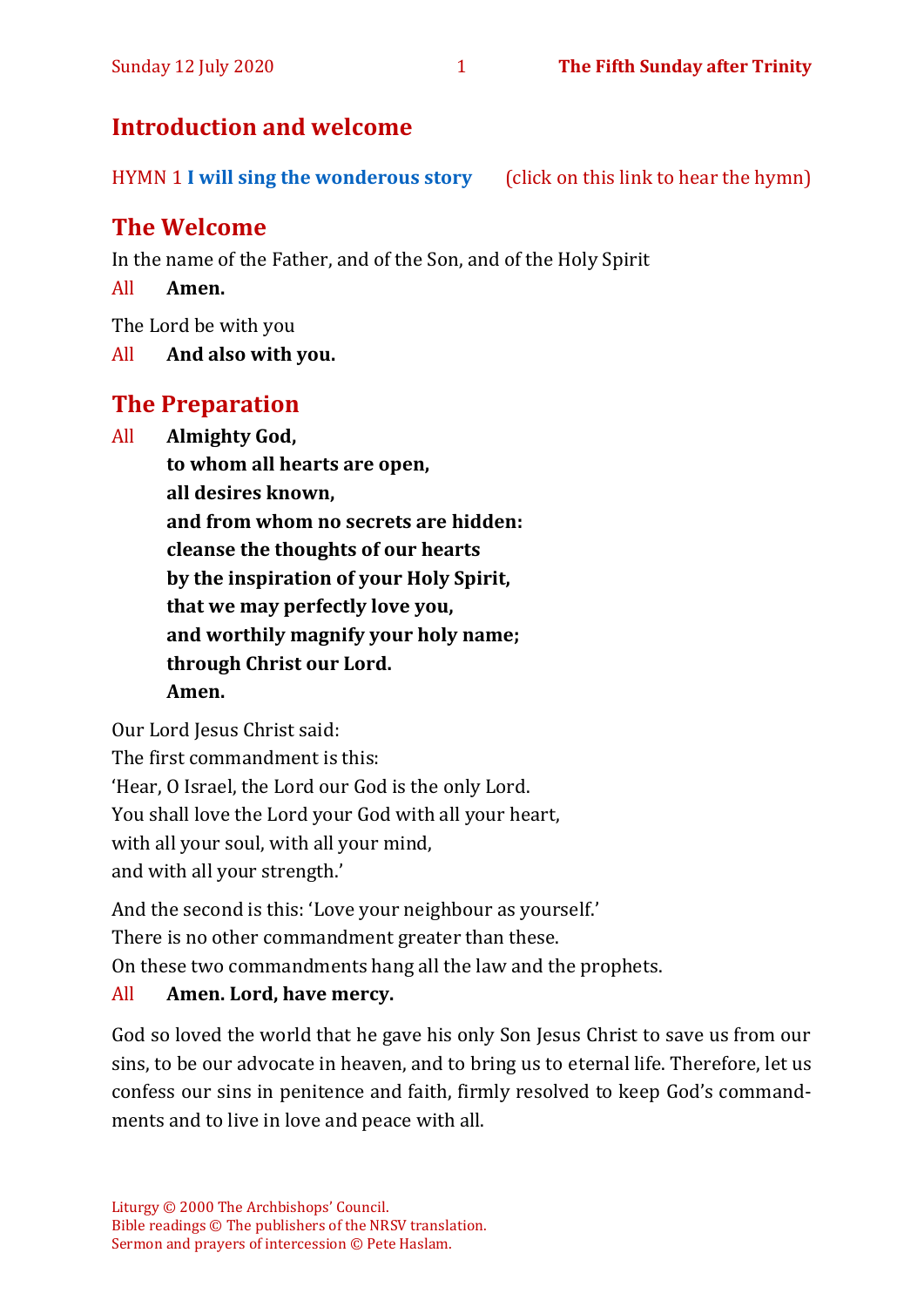All **Almighty God, our heavenly Father, we have sinned against you and against our neighbour in thought and word and deed, through negligence, through weakness, through our own deliberate fault. We are truly sorry and repent of all our sins. For the sake of your Son Jesus Christ, who died for us, forgive us all that is past and grant that we may serve you in newness of life to the glory of your name. Amen.**

Almighty God,

who forgives all who truly repent, have mercy upon you, pardon and deliver you from all your sins, confirm and strengthen you in all goodness, and keep you in life eternal; through Jesus Christ our Lord. All **Amen.**

# **The Gloria**

This version of the Gloria is sung to the tune of 'Cwm Rhondda'. Click **[here](about:blank)** for the tune.

All **Glory be to God in Heaven, Songs of joy and peace we bring, Thankful hearts and voices raising, To creation's Lord we sing. Lord we thank you, Lord we praise you, Glory be to God our King: Glory be to God our King. Lamb of God, who on our shoulders, Bore the load of this world's sin; Only Son of God the Father, You have brought us peace within.**

Liturgy © 2000 The Archbishops' Council. Bible readings © The publishers of the NRSV translation. Sermon and prayers of intercession © Pete Haslam.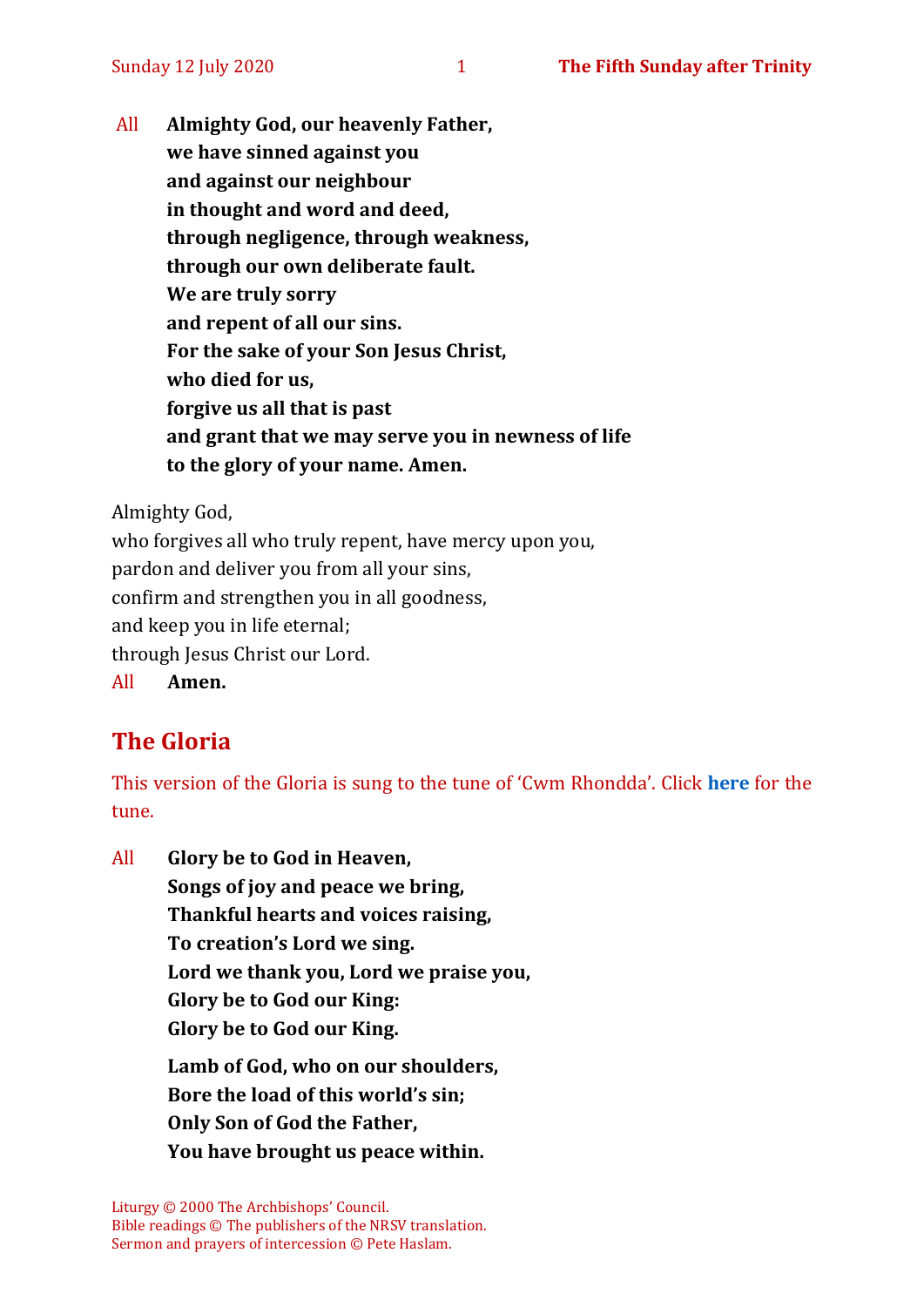**Lord, have mercy, Christ have mercy, Now your glorious reign begin: Now your glorious reign begin.**

**You O Son of God are Holy, You we praise with one accord. None in heav'n or earth is like you, Only you are Christ the Lord. With the Father and the Spirit, Ever worshipped and adored: Ever worshipped and adored.**

# **The Collect for the Fifth Sunday after Trinity**

Almighty God, send down upon your Church the riches of your Spirit, and kindle in all who minister the gospel your countless gifts of grace; through Jesus Christ our Lord.

All **Amen.**

#### **First reading**

A reading from the second book of the prophet Isaiah

As the rain and the snow come down from heaven, and do not return there until they have watered the earth, making it bring forth and sprout, giving seed to the sower and bread to the eater, so shall my word be that goes out from my mouth; it shall not return to me empty, but it shall accomplish that which I purpose, and succeed in the thing for which I sent it. For you shall go out in joy, and be led back in peace; the mountains and the hills before you shall burst into song, and all the trees of the field shall clap their hands. Instead of the thorn shall come up the cypress; instead of the brier shall come up the myrtle; and it shall be to the Lord for a memorial, for an everlasting sign that shall not be cut off. *Isaiah 55:10–13*

This is the Word of the Lord

All **Thanks be to God.**

# **Second reading**

A reading from St Paul's Letter to the Romans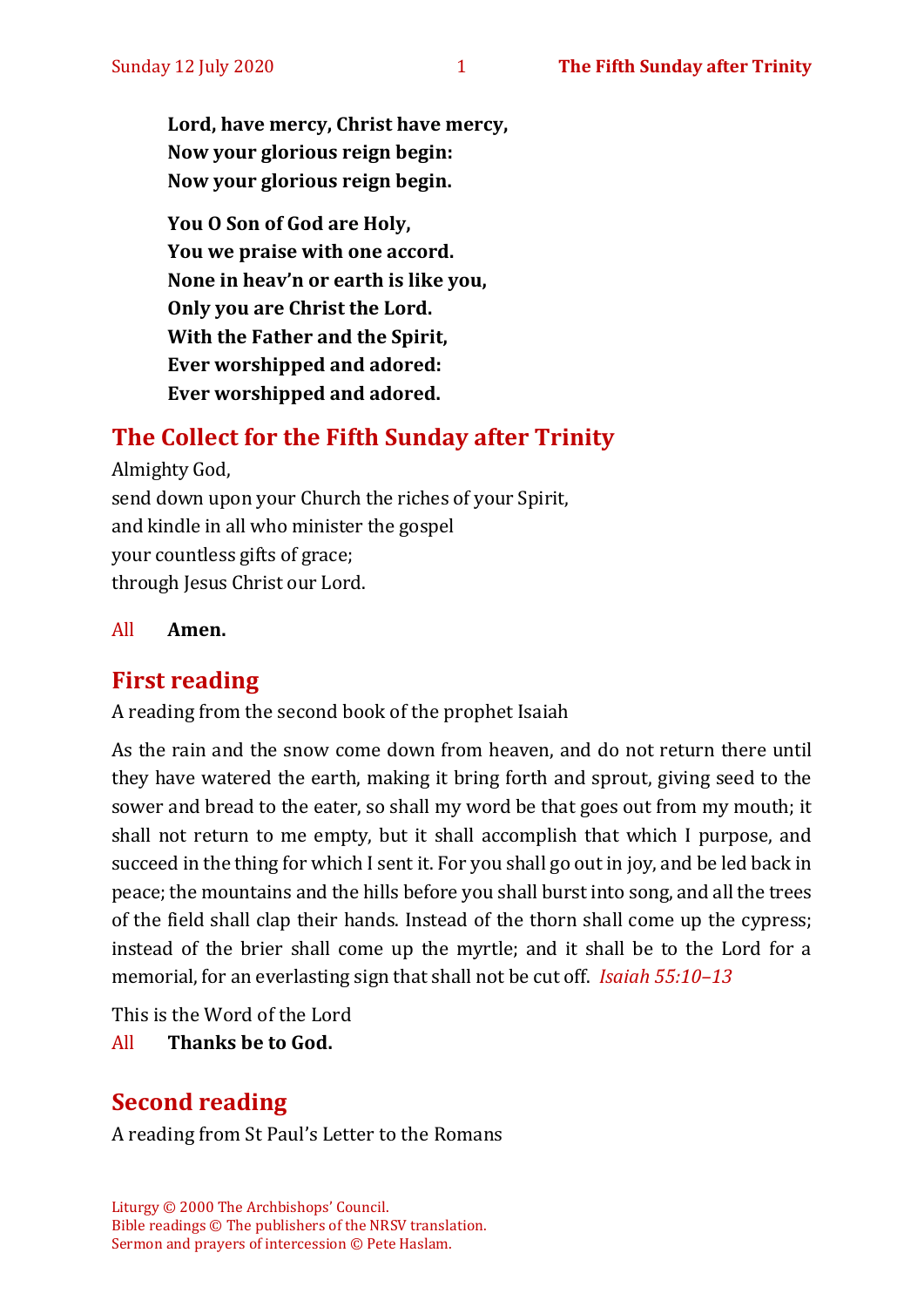There is no condemnation for those who belong to Christ Jesus. And because you belong to him, the power of the life-giving Spirit has freed you from the power of sin that leads to death. The law of Moses was unable to save us because of the weakness of our sinful nature. So God did what the law could not do. He sent his own Son in a body like the bodies we sinners have. And in that body God declared an end to sin's control over us by giving his Son as a sacrifice for our sins. He did this so that the just requirement of the law would be fully satisfied for us, who no longer follow our sinful nature but instead follow the Spirit.

Those who are dominated by the sinful nature think about sinful things, but those who are controlled by the Holy Spirit think about things that please the Spirit. So letting your sinful nature control your mind leads to death. But letting the Spirit control your mind leads to life and peace. For the sinful nature is always hostile to God. It never did obey God's laws, and it never will. That's why those who are still under the control of their sinful nature can never please God. But you are not controlled by your sinful nature.

You are controlled by the Spirit if you have the Spirit of God living in you. (And remember that those who do not have the Spirit of Christ living in them do not belong to him at all.) And Christ lives within you, so even though your body will die because of sin, the Spirit gives you life because you have been made right with God. The Spirit of God, who raised Jesus from the dead, lives in you. And just as God raised Christ Jesus from the dead, he will give life to your mortal bodies by this same Spirit living within you. *Romans 8:1–11*

This is the Word of the Lord

All **Thanks be to God.**

#### HYMN 2 **[Spirit of The Living God](https://www.youtube.com/watch?v=ccaFnRYLTok)** (please click on this link to hear the hymn)

## **Gospel reading**

Hear the Gospel of our Lord Jesus Christ according to John

#### All **Glory to you O Lord.**

Jesus went and sat beside the sea. Such great crowds gathered around him that he got into a boat and sat there, while the whole crowd stood on the beach.

He told them many things in parables, saying: 'Listen! A sower went out to sow. And as he sowed, some seeds fell on the path, and the birds came and ate them up. Other seeds fell on rocky ground, where they did not have much soil, and they sprang up quickly, since they had no depth of soil. But when the sun rose, they were scorched; and since they had no root, they withered away. Other seeds fell among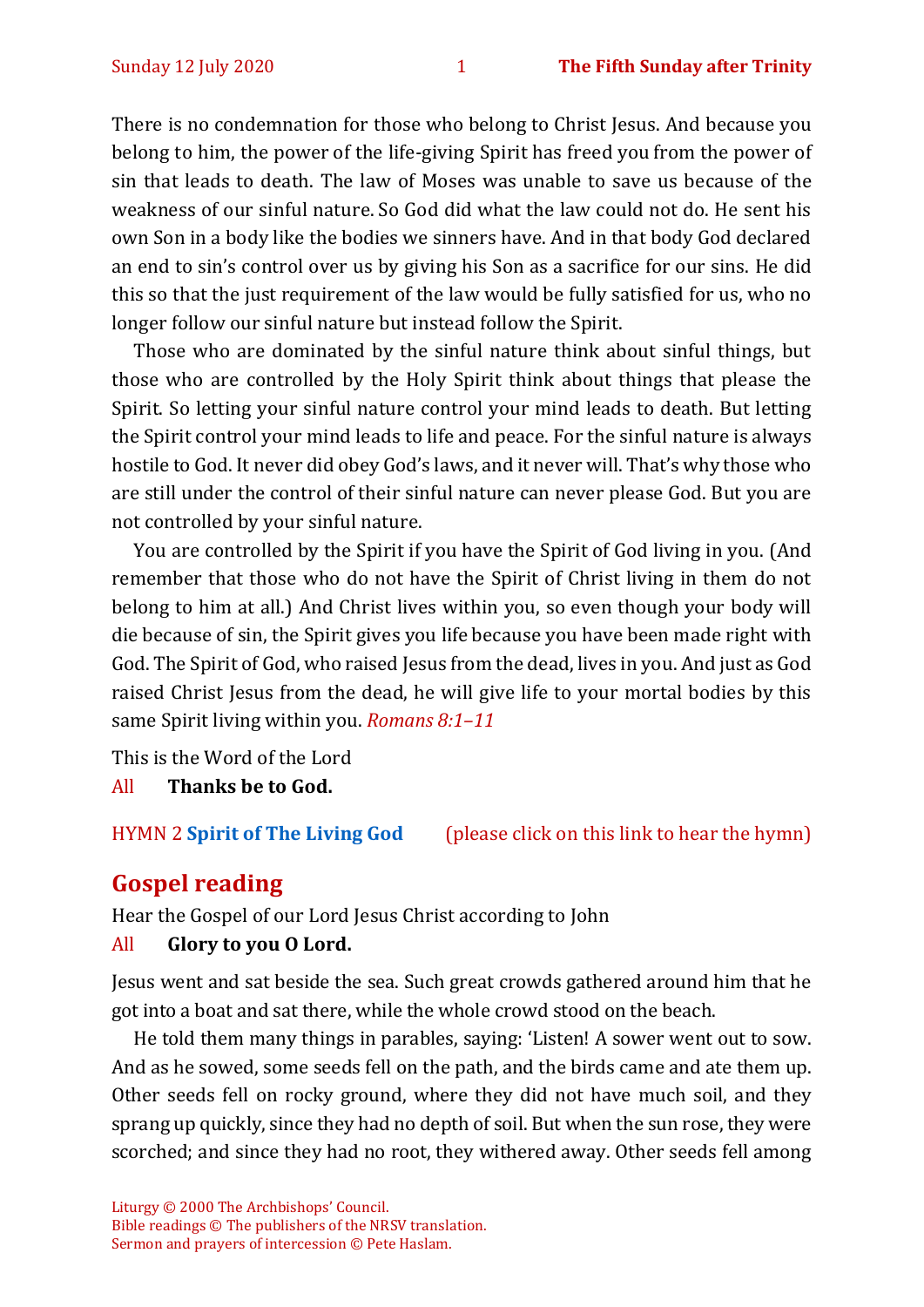thorns, and the thorns grew up and choked them. Other seeds fell on good soil and brought forth grain, some a hundredfold, some sixty, some thirty. Let anyone with ears listen!

'Hear then the parable of the sower. When anyone hears the word of the kingdom and does not understand it, the evil one comes and snatches away what is sown in the heart; this is what was sown on the path. As for what was sown on rocky ground, this is the one who hears the word and immediately receives it with joy; yet such a person has no root, but endures only for a while, and when trouble or persecution arises on account of the word, that person immediately falls away. As for what was sown among thorns, this is the one who hears the word, but the cares of the world and the lure of wealth choke the word, and it yields nothing. But as for what was sown on good soil, this is the one who hears the word and understands it, who indeed bears fruit and yields, in one case a hundredfold, in another sixty, and in another thirty.' *Matthew 13:1–9,18–23*

This is the Gospel of the Lord

All **Praise to you O Christ.** 

#### **Sermon**

Are you an optimist, or are you a pessimist? Are you a glass half-empty person, or are you a glass half-full person? Do you complain that rose bushes have thorns, or do you rejoice because thorns have roses? Do you see the storm clouds, or do you see the silver lining? There are various activities and things in life that can show us whether we are optimistic, or pessimistic. There are many things that can pull this trait out. Perhaps, the thing that does this best is gardening. The pessimist says, 'Why plant anything if nothing results because birds, bunnies, insects, deer, weeds, creeping charlie, blight, hail, or bad weather can ruin and kill what I'm trying to grow?! What is the point? Why take the risk and waste the time?'

The optimist, despite potential failure, plants. Why? Hope. A good farmer, or an avid gardener, lives in the confident hope of a rewarding harvest. Not every seed will produce, but enough will make it worth all the while. That is the parable of the Sower. In our Gospel reading, Jesus compares sharing God's Word to planting a field. He uses worldly realism that alert us to the potential failures, but He still calls us to faith and to action. He promises and teaches, that 'If you plant it, it will grow.' Our goal is to grow in faith that produces the fruit of the Spirit, including the desire to be planters of the seed of God's Word.

In our Old Testament reading, we see the foundation and confidence for such a promise, 'if you plant it, it will grow.' God starts by using a simile to introduce His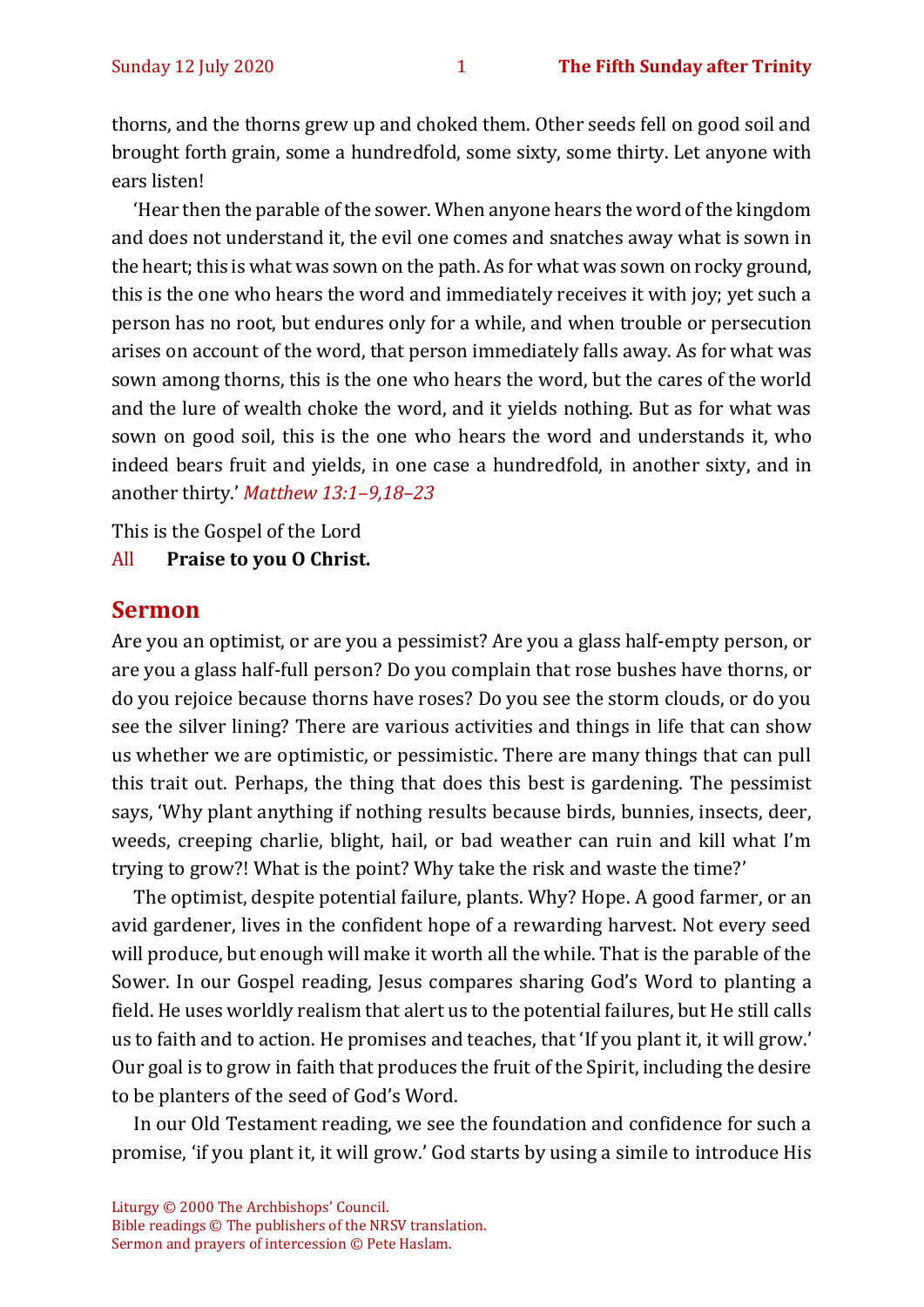promise. He says, 'For as the rain and the snow come down from heaven and do not return there but water the earth, making it bring forth and sprout, giving seed to the sower and bread to the eater.' Before the rain and snow are taken back up into the sky (as vapour and mist), they achieve the purpose for which they are sent. God then makes His point and gives His promise, '… so shall my word be that goes out from my mouth; it shall not return to me empty, but it shall accomplish that which I purpose, and shall succeed in the thing for which I sent it.' God's Word will do the same! It accomplishes and will accomplish that which God sends it out for! Jesus says the Sower goes out to sow, and he throws seeds everywhere! Some seed fell alongside the path. The birds then came, and they picked and pecked that path clean. Not a seed remained. Jesus says that these people hear the Word, but they don't listen to the Word. Jesus says the devil, the evil one, snatches away that seed, that word. 'Snatch' evokes a powerful image. It is an overpowering, a wrestling away, a show of force. It is a ripping out of someone's hands. It is a disregard for someone else. I think of an older brother ripping something out of the hand of a little brother. It is never a pleasant experience to have something snatched from you. Sad to say, there are many things in our modern culture that provide open ground for the devil, our sinful flesh, and our evil world, to rob people of the Gospel before it ever takes root. It gets snatched from them, and with deadly consequence. But, the sower continues on. He still spreads that seed.

Some seed fell on rocky ground, where there wasn't much soil. The seed quickly sprouted, but since there wasn't much depth, it withered away once the sun hit it. Jesus says these people hear and listen to the Word, but only for a while. You will see many people praying or talking about faith. But, then we wonder, how many people continued to do so once they left! Once the crisis passes, faith can disappear. Once the need is gone, they have no need for Jesus. The seed withers away. But, despite this, the sower continues on.

Jesus says some seed fell among thorns. To the sower, this seemed like good ground. The perennial thorn roots weren't visible. Initially, it looked promising. But, once the seed sprouted up, the thorns grew first, and they choked the seed, limiting it, and killing it. It was unfruitful. Jesus says these people hear and listen to the Word, but imagine that God doesn't need their undivided attention and devotion. Jesus presents the challenge of faith in good times, with the lack of success so far, it is enough to make this optimistic sower a pessimistic one! It is enough to make anyone go home, throw the bag of seeds, and say, 'What is the use? It seems pointless! Nothing is working!' But, hold on. The harvest is to be expected.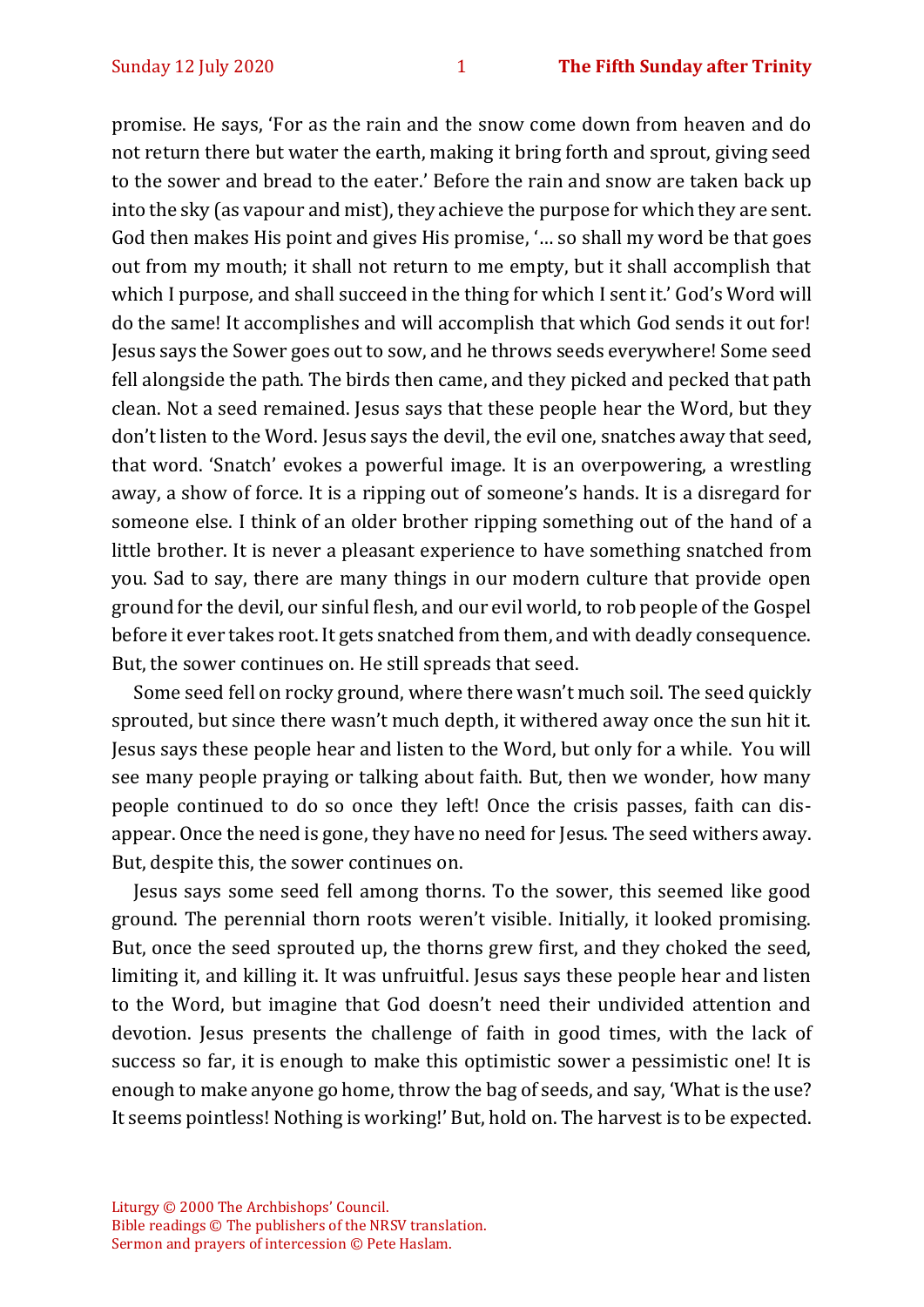All is not lost. This Word does that for which it is sent. Plant the Word, and it will grow. God promises!

The harvest is to be expected! Be the optimistic gardener! Some seed fell on good ground, and it produced an extravagant harvest! It produces  $100 \times 60 \times 30 \times$ , what was sown. The sower's work wasn't in vain. Jesus says these are those who keep on hearing and listening to the Word. They grow in their faith and sanctification. The Gospel always bears fruit. It will always make a harvest. This Word makes a harvest in us. God's Word doesn't come back empty or void; it does what it is sent to do. This word delivers Jesus. It gives all that He has and is: His righteousness, His works, and His merits. It gives us all that Jesus gives and does: His grace, forgiveness, life, and salvation, won at the cross, confirmed at the Tomb. Jesus comes in that Word through baptism and His Supper. Jesus comes in that Word that is spoken and read. This Word, this Gospel message, always produces a harvest. It always bears fruit. Amen

# **The Creed**

Do you believe and trust in God the Father, the source of all being and life, the one for whom we exist?

#### All **We believe and trust in him.**

Do you believe and trust in God the Son, who took our human nature, died for us and rose again?

#### All **We believe and trust in him.**

Do you believe and trust in God the Holy Spirit, who gives life to the people of God and makes Christ known in the world?

#### All **We believe and trust in him.**

This is the faith of the Church.

All **This is our faith. We believe and trust in one God, Father, Son and Holy Spirit. Amen.**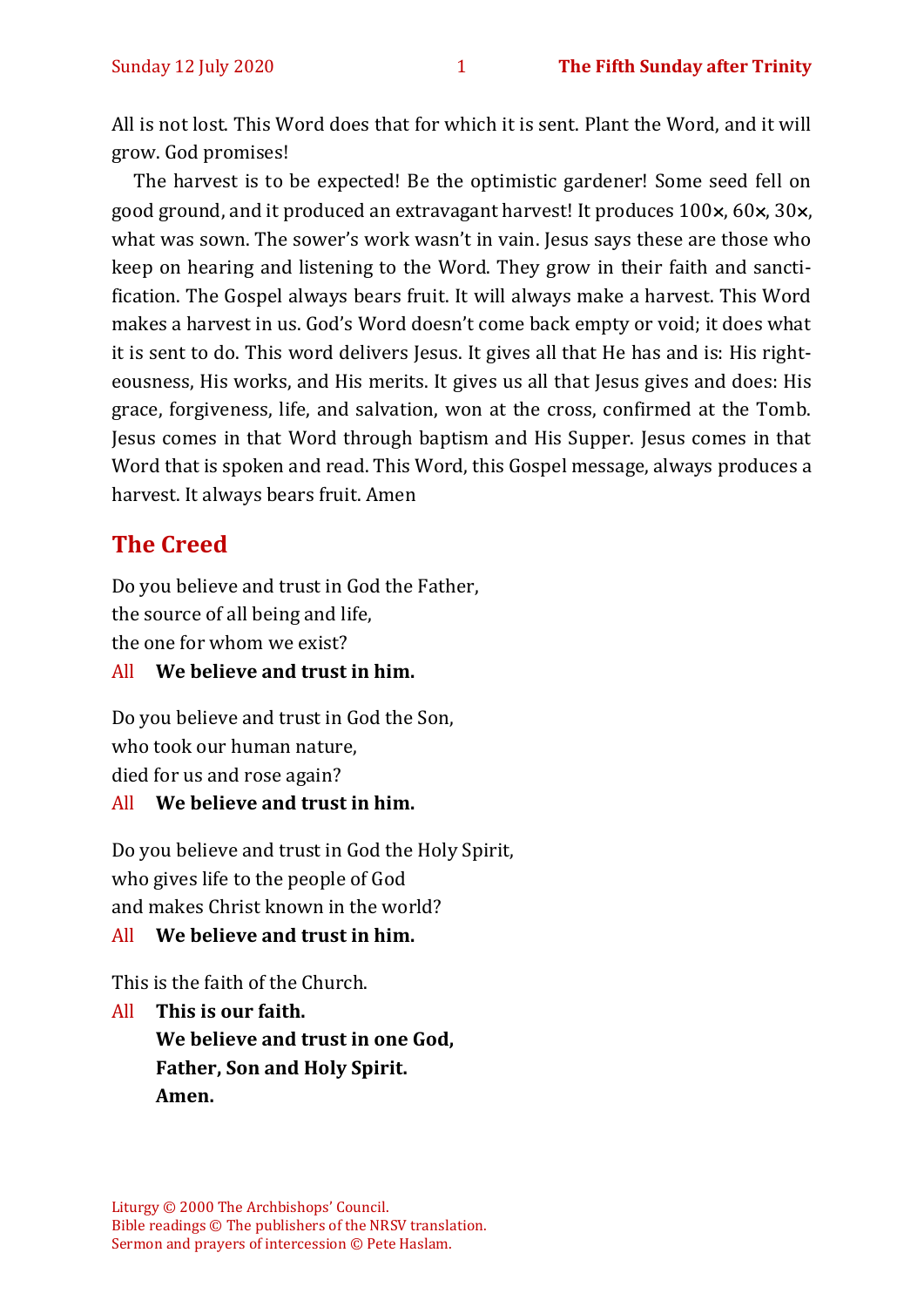# **Prayers of intercession**

Everlasting God, we bring our prayers to you, Lord of all nations, asking that your blessing of love and peace may be known to all people everywhere. Help us to bear abundant fruit from the seeds of potential that you have planted within us.

#### *(Short Silence)*

Lord, in your Mercy

#### **All Hear our Prayer**

Holy God, we pray for your church, especially for the people you have called to be prophets and teachers in our generation. We pray that they will be strengthened and protected by the Holy Spirit and that through them your Church will reveal the good news of salvation and draw all people together under your rule of justice and mercy.

#### *(Short Silence)*

Lord, in your Mercy

#### **All Hear our Prayer**

Creator God, we are your chosen stewards of this beautiful world; you provide us with seed and soil to sow them in but sometimes we abuse this privilege and so we look to you for forgiveness for the damage we have done to this earth and pray that you would show us ways of healing the wounds that we have inflicted on the land, ourselves and on each other.

#### *(Short Silence)*

Lord, in your Mercy

#### **All Hear our Prayer**

Father God, we pray that in our communities all will be welcome and accepted regardless of nationality, colour, gender or status and that we will seek always to serve you and our Lord and Saviour Jesus Christ, in one another.

#### *(Short Silence)*

Lord, in your Mercy

#### **All Hear our Prayer**

Gracious God, we raise before you all those who seek healing of body, mind or spirit asking that they will sense the touch of your loving hands and feel your peace and presence alongside them, each and every step of their journey towards healing and wholeness. *(add names of those requesting prayer*)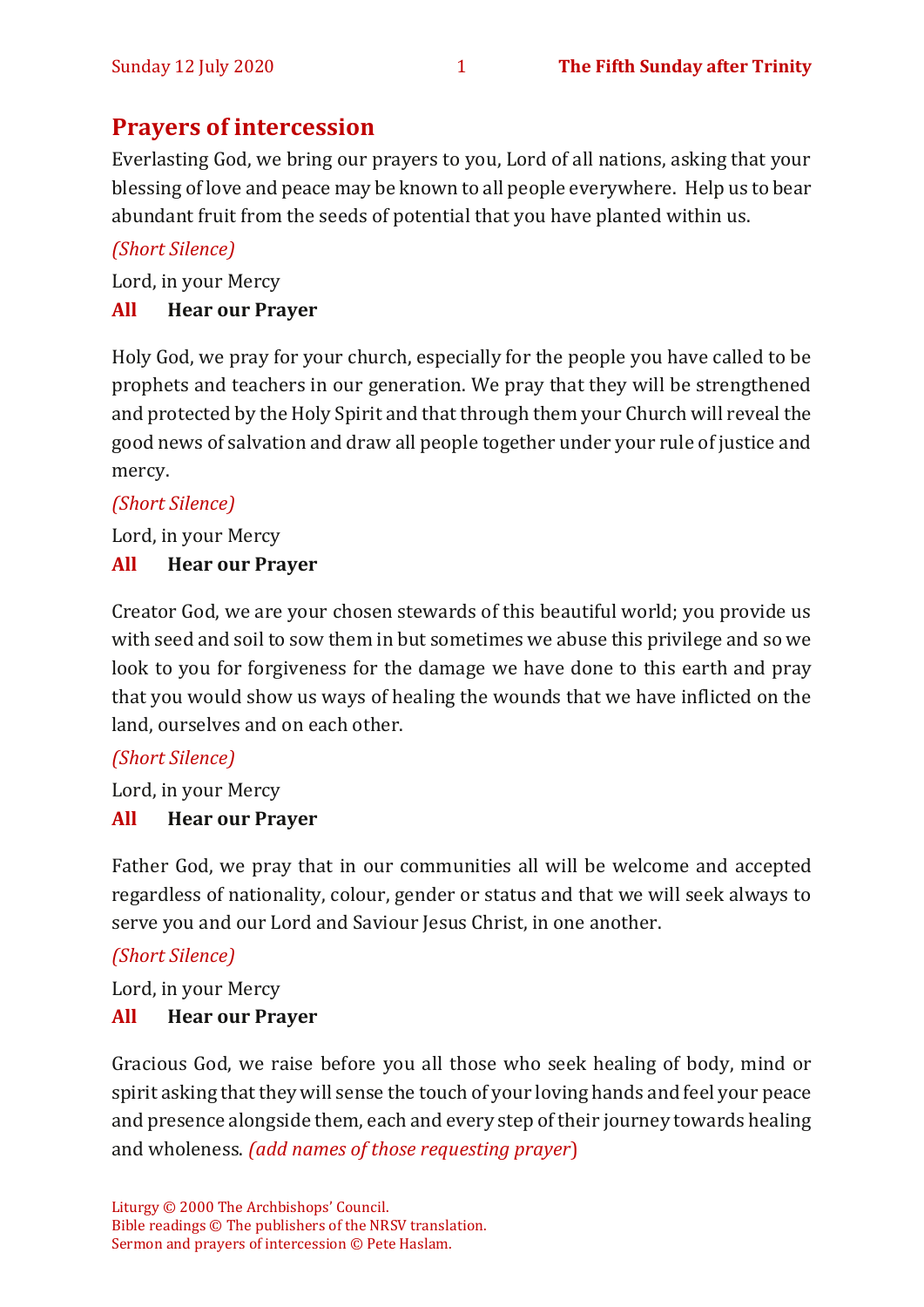#### *(Short Silence)*

Lord, in your Mercy

#### **All Hear our Prayer**

Loving God, we remember before you all those who have died. May they see your salvation and find their peace and final rest in you and we especially pray for those who were a formative part of our lives, who made us who we are and who we still miss.

#### *(Short Silence)*

Lord, in your Mercy

#### **All Hear our Prayer**

Faithful God, we offer you these prayers for ourselves and for others. We ask you to accept them and to use them, and us so that your will may be done on earth and more of your kingdom revealed to those who seek you.

#### **Merciful Father,**

All **accept these prayers for the sake of your Son, our Saviour Jesus Christ. Amen.**

## **The peace**

The fruit of the Spirit is love, joy and peace.

The peace of the Lord be always with you,

#### All **And also with you. Alleluia!**

HYMN **[Tell out my soul](https://www.youtube.com/watch?v=eqwoqRo9N6E)** (please click on this link to hear the hymn)

The liturgy of the Communion Service appears below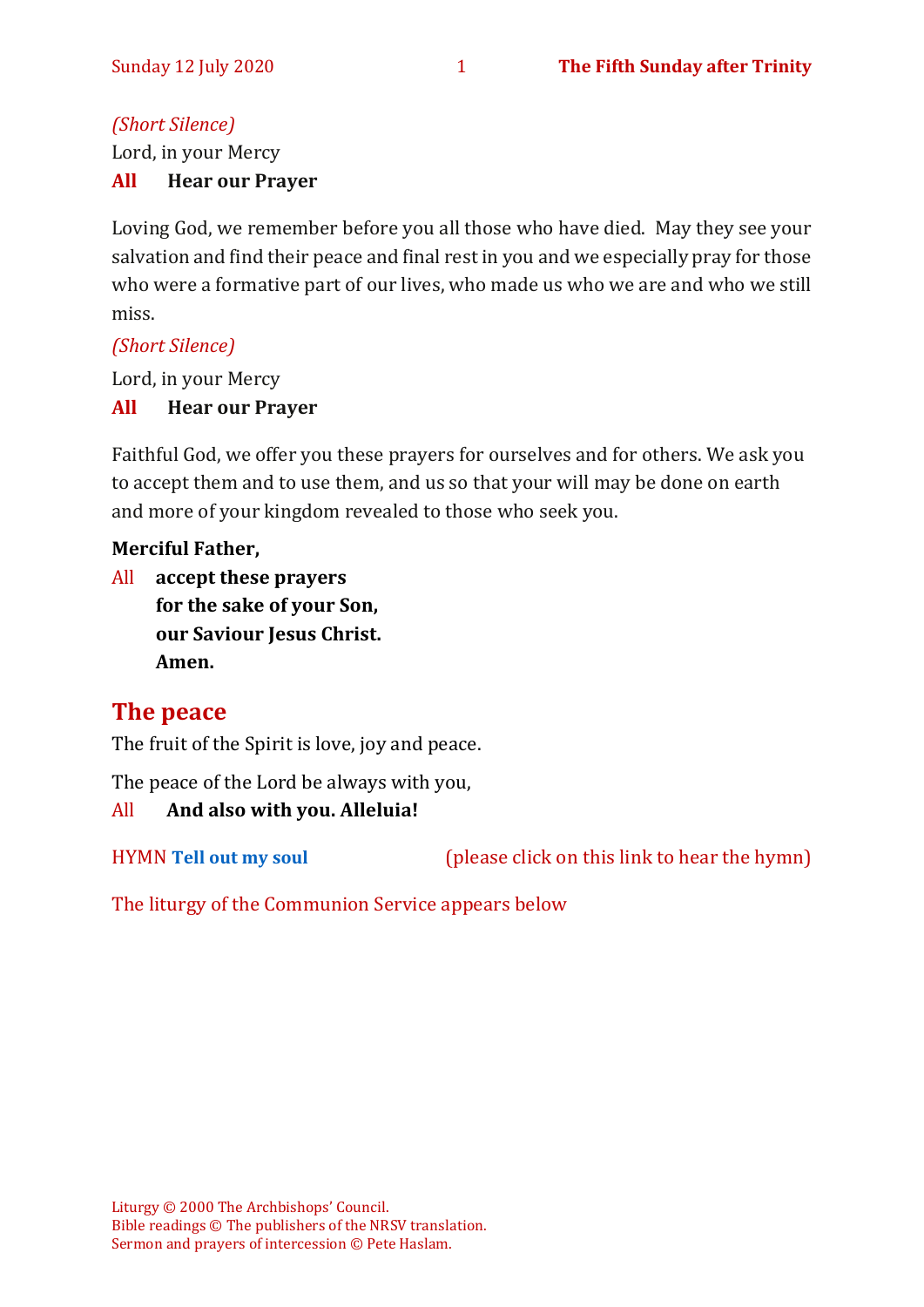# The Dismissal

The Lord bless you and keep you. The Lord make his face to shine upon you and be gracious to you. The Lord lift up the light of his countenance upon you and give you his peace; and the blessing of God the Almighty: Father, Son, and Holy Spirit, be with you now and remain with you always. All **Amen.**

HYMN 4 **[To God be the Glory](https://www.youtube.com/watch?v=22FUZCZuV7s)** (please click on this link to hear the hymn)

Go in peace to love and serve the Lord.

All **In the name of Christ. Amen.**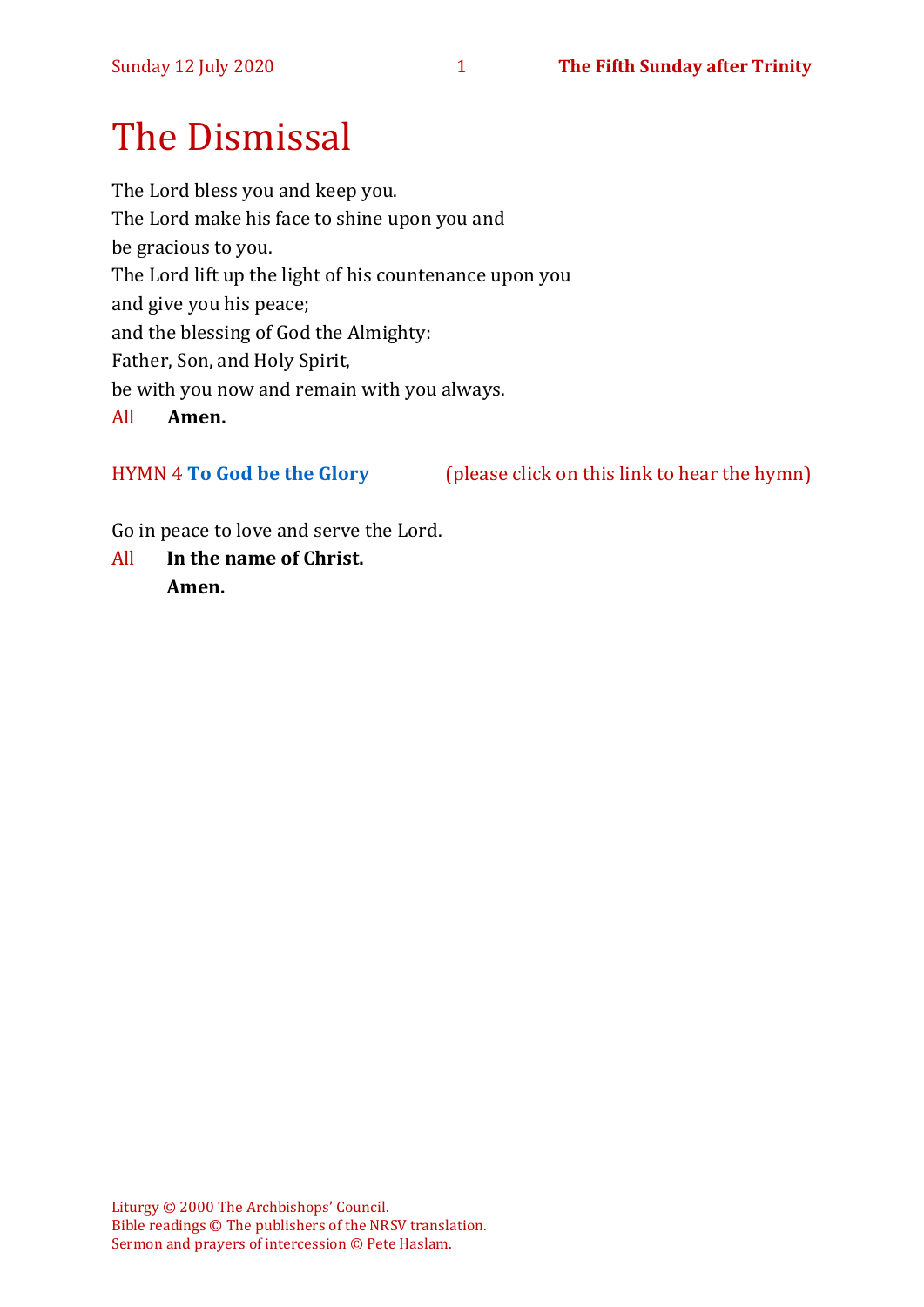# The Liturgy of the Sacrament

# Eucharistic Prayer (prayer E)

The Lord be with you

#### All **and also with you.**

Lift up your hearts.

#### All **We lift them to the Lord.**

Let us give thanks to the Lord our God.

#### All **It is right to give thanks and praise.**

Father, you made the world and love your creation. You gave your Son Jesus Christ to be our Saviour. His dying and rising have set us free from sin and death. And so we gladly thank you, with saints and angels praising you, and saying,

All **Holy, holy, holy Lord, God of power and might, heaven and earth are full of your glory. Hosanna in the highest. Blessed is he who comes in the name of the Lord. Hosanna in the highest.**

We praise and bless you, loving Father, through Jesus Christ, our Lord; and as we obey his command, send your Holy Spirit, that broken bread and wine outpoured may be for us the body and blood of your dear Son.

On the night before he died he had supper with his friends and, taking bread, he praised you. He broke the bread, gave it to them and said: Take, eat; this is my body which is given for you; do this in remembrance of me.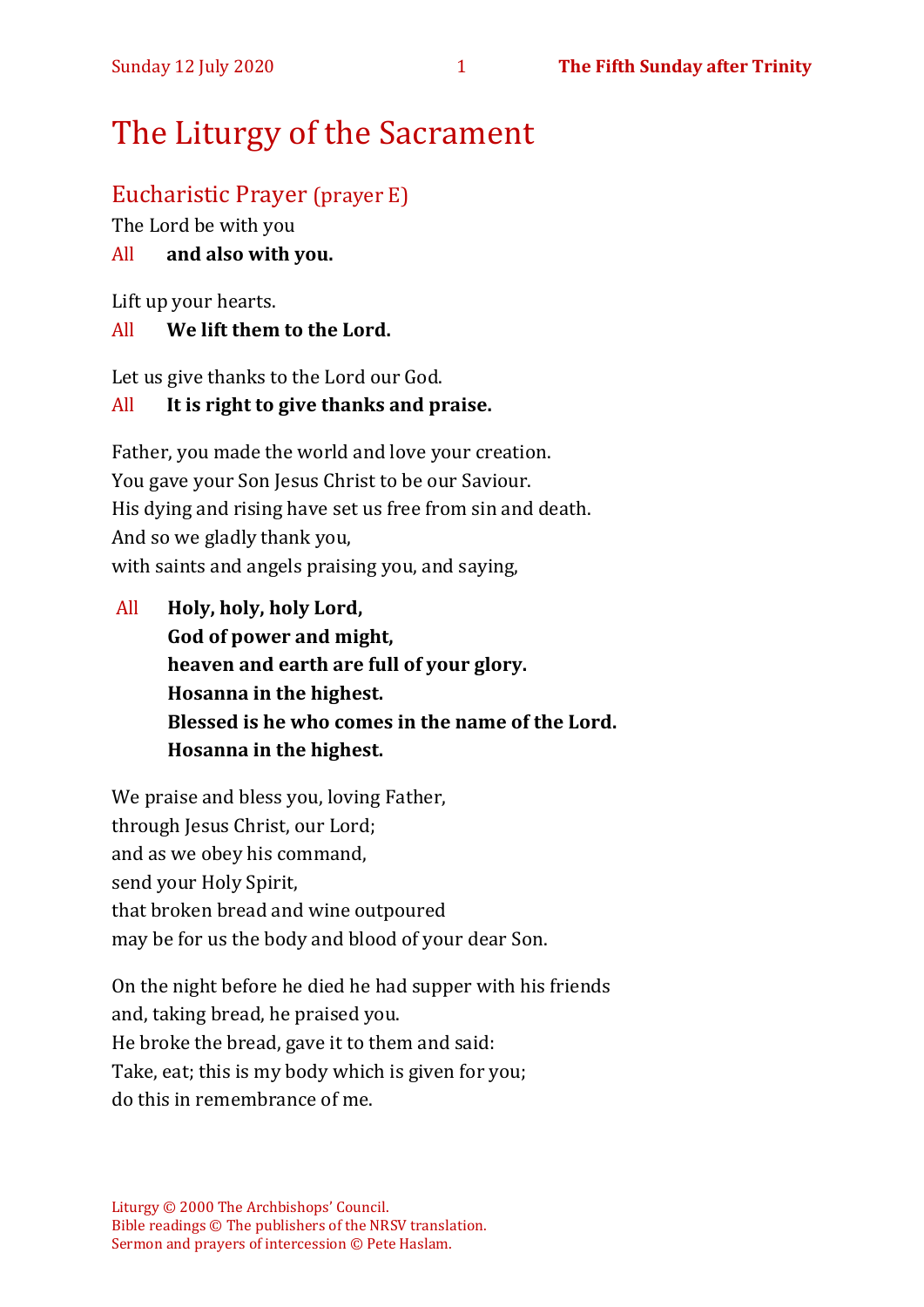# The Lord's Prayer

As our Saviour taught us, so we pray

All **Our Father in heaven, hallowed be your name, your kingdom come, your will be done, on earth as in heaven. Give us today our daily bread. Forgive us our sins as we forgive those who sin against us. Lead us not into temptation but deliver us from evil. For the kingdom, the power,** 

**and the glory are yours now and for ever. Amen.**

# Breaking of the Bread

We break this bread to share in the body of Christ.

- All **Though we are many, we are one body, because we all share in one bread.**
- All **Lamb of God,**

**you take away the sin of the world, have mercy on us.**

**Lamb of God, you take away the sin of the world, have mercy on us.**

**Lamb of God, you take away the sin of the world, grant us peace.**

Draw near with faith. Receive the body of our Lord Jesus Christ which he gave for you, and his blood which he shed for you. Eat and drink in remembrance that he died for you, and feed on him in your hearts by faith with thanksgiving.